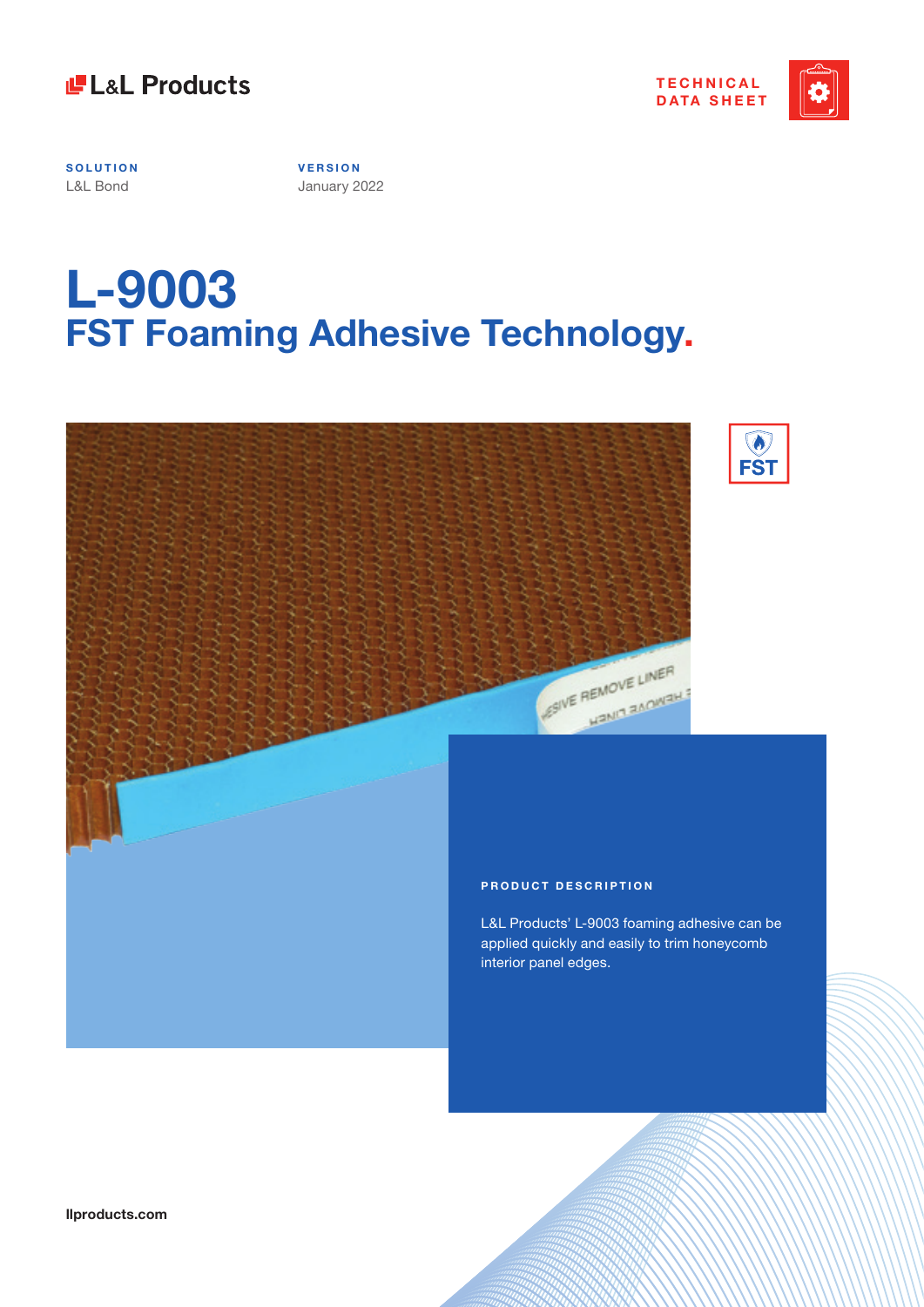## **LE LaL Products**

### Product Description

L&L Products' foaming adhesives have been developed for a range of honeycomb core finishing operations. In addition to core splicing they can be readily used for edge close out and radius enhancement.

Different formulations are available to provide full compatibility with the processing methods (autoclave, oven and press) and the cure cycles used in the manufacture of aircraft interiors.

Depending on the cure schedule chosen, L-9003 will expand up to 450%.

L&L foaming adhesives are available in both sheet form and as extruded beads.

The sheet material can be supplied in thicknesses from 1 to 10 mm (0.05 in.  $-$  0.4 in.). The extruded material is available in round or square cross sections in order to more accurately meet any specific geometry parameters. Their tacky nature means that no additional adhesive is required to pre-bond to the honeycomb.

### Key Product Attributes

- • FST regulations compliant FAR 25,853, ABD0031
- • Lightweight
- Smooth curing, reduced post processing machining
- Thermo-foaming materials
- • Multiple final densities available
- • Compatible with a broad range of honeycombs, phenolic and epoxy prepregs
- Pressure sensitive adhesive

### Typical Application Areas

- Core splicing
- Edge close out
- Local edge reinforcement
- • Radius enhancement
- Void filling